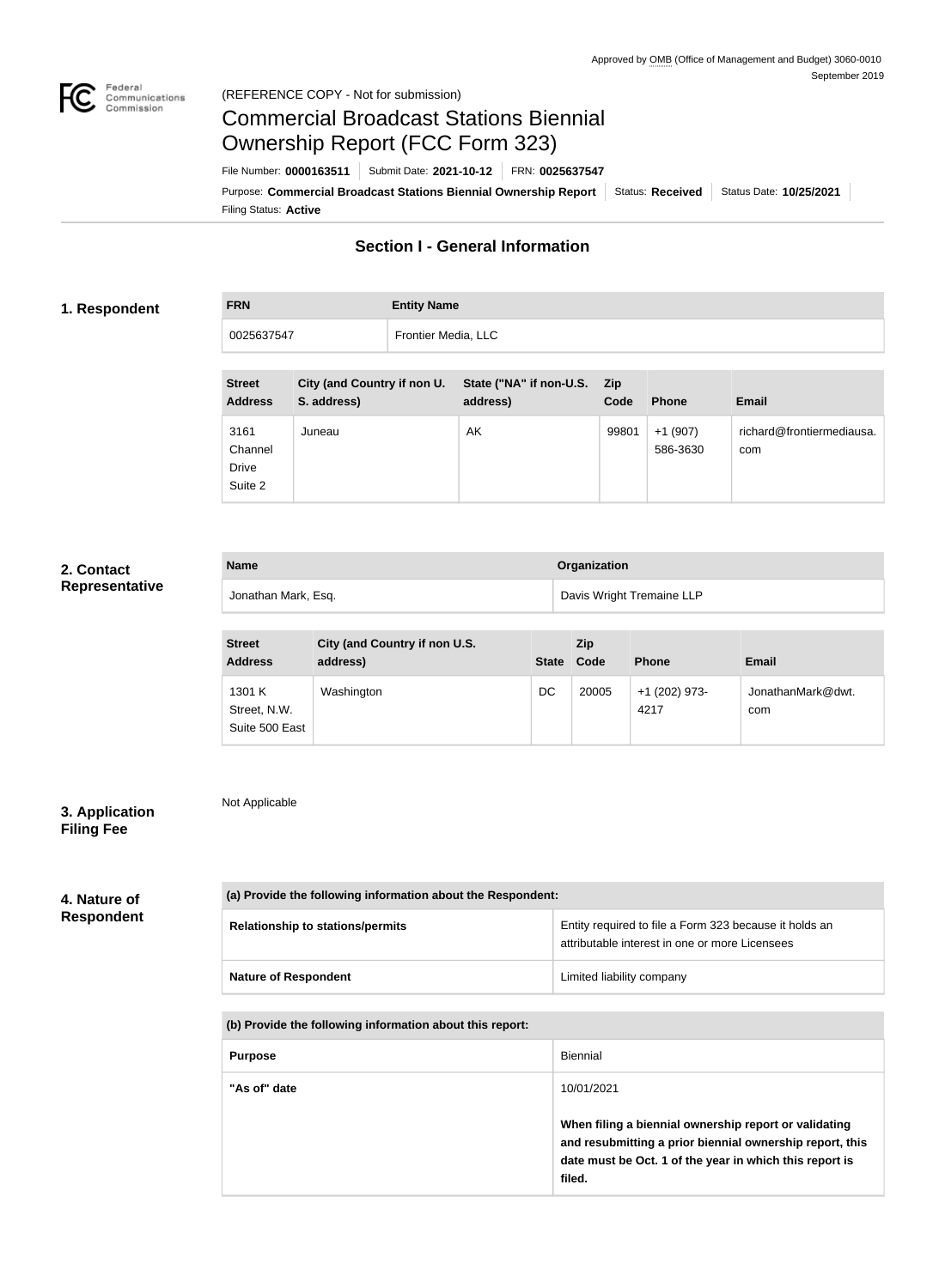#### **Respondent is filing this report to cover the following Licensee(s) and station(s):**

| Licensee/Permittee Name               | <b>FRN</b> |
|---------------------------------------|------------|
| Alaska Broadcast Communications, Inc. | 0003801016 |

| Fac. ID No. | <b>Call Sign</b> | <b>City</b>      | <b>State</b> | <b>Service</b> |
|-------------|------------------|------------------|--------------|----------------|
| 788         | <b>KTKN</b>      | <b>KETCHIKAN</b> | AK           | AM             |
| 789         | <b>KGTW</b>      | <b>KETCHIKAN</b> | AK           | FM             |
| 32950       | <b>KTKU</b>      | <b>JUNEAU</b>    | AK           | <b>FM</b>      |
| 60516       | <b>KIFW</b>      | <b>SITKA</b>     | AK           | AM             |
| 60517       | <b>KSBZ</b>      | <b>SITKA</b>     | AK           | <b>FM</b>      |
| 61235       | <b>KJNO</b>      | <b>JUNEAU</b>    | AK           | AM             |

| <b>Licensee/Permittee Name</b> | <b>FRN</b> |  |
|--------------------------------|------------|--|
| Jo-Al Broadcasting, Inc.       | 0010307825 |  |

| Fac. ID No. | <b>Call Sign</b> | City             | <b>State</b> | <b>Service</b> |
|-------------|------------------|------------------|--------------|----------------|
| 31348       | <b>KTOY</b>      | <b>TEXARKANA</b> | AR           | <b>FM</b>      |

| Licensee/Permittee Name           | <b>FRN</b> |
|-----------------------------------|------------|
| Juneau Alaska Communications, LLC | 0017818899 |

| Fac. ID No. | <b>Call Sign</b> | <b>City</b>   | <b>State</b> | <b>Service</b> |
|-------------|------------------|---------------|--------------|----------------|
| 820         | <b>KSUP</b>      | <b>JUNEAU</b> | AK           | FM             |
| 823         | <b>KINY</b>      | <b>JUNEAU</b> | AK           | AM             |
| 161171      | <b>KXXJ</b>      | <b>JUNEAU</b> | AK           | AM             |

| Licensee/Permittee Name              | <b>FRN</b> |
|--------------------------------------|------------|
| Texarkana Radio Center Licenses, LLC | 0022201115 |

| Fac. ID No. | <b>Call Sign</b> | <b>City</b>       | <b>State</b> | <b>Service</b> |
|-------------|------------------|-------------------|--------------|----------------|
| 33541       | KTFS-FM          | <b>TEXARKANA</b>  | AR           | FM             |
| 33542       | <b>KTFS</b>      | <b>TEXARKANA</b>  | ТX           | AM             |
| 33729       | <b>KCMC</b>      | <b>TEXARKANA</b>  | ТX           | AM             |
| 33762       | <b>KBYB</b>      | <b>HOPE</b>       | AR           | FM             |
| 165971      | <b>KTTY</b>      | <b>NEW BOSTON</b> | <b>TX</b>    | FM             |

## **Section II – Biennial Ownership Information**

**1. 47 C.F.R. Section 73.3613 and Other Documents**

Licensee Respondents that hold authorizations for one or more full power television, AM, and/or FM stations should list all contracts and other instruments set forth in 47 C.F.R. Section 73.3613(a) through (c) for the facility or facilities listed on this report. In addition, attributable Local Marketing Agreements (LMAs) and attributable Joint Sales Agreements (JSAs) must be disclosed by the licensee of the brokering station on its ownership report. If the agreement is an attributable LMA, an attributable JSA, or a network affiliation agreement, check the appropriate box. Otherwise, select "Other." Non-Licensee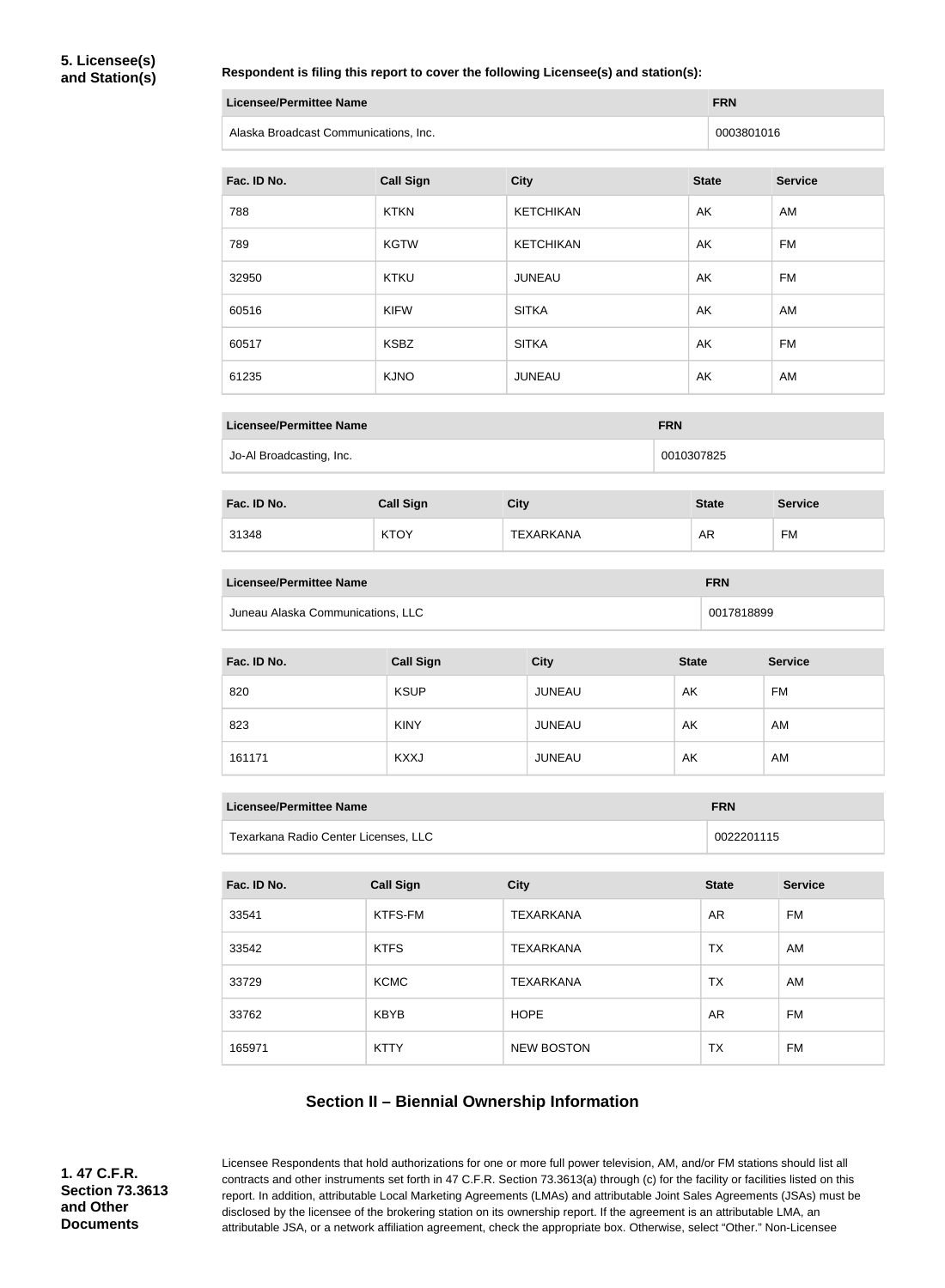Respondents, as well as Licensee Respondents that only hold authorizations for Class A television and/or low power television stations, should select "Not Applicable" in response to this question.

Not Applicable.

#### **2. Ownership Interests**

**(a)** Ownership Interests. This Question requires Respondents to enter detailed information about ownership interests by generating a series of subforms. Answer each question on each subform. The first subform listing should be for the Respondent itself. If the Respondent is not a natural person, also list each of the officers, directors, stockholders, non-insulated partners, non-insulated members, and any other persons or entities with a direct attributable interest in the Respondent pursuant to the standards set forth in 47 C.F.R. Section 73.3555. (A "direct" interest is one that is not held through any intervening companies or entities.) List each interest holder with a direct attributable interest in the Respondent separately.

Leave the percentage of total assets (Equity Debt Plus) field blank for an interest holder unless that interest holder has an attributable interest in the Respondent solely on the basis of the Commission's Equity Debt Plus attribution standard, 47 C.F.R. Section 73.3555, Note 2(i).

In the case of vertical or indirect ownership structures, list only those interests in the Respondent that also represent an attributable interest in the Licensee(s) for which the report is being submitted.

Entities that are part of an organizational structure that includes holding companies or other forms of indirect ownership must file separate ownership reports. In such a structure do not report, or file a separate report for, any interest holder that does not have an attributable interest in the Licensee(s) for which the report is being submitted.

Please see the Instructions for further detail concerning interests that must be reported in response to this question.

The Respondent must provide an FCC Registration Number for each interest holder reported in response to this question. Please see the Instructions for detailed information and guidance concerning this requirement.

| <b>Ownership Information</b>                                                                                                     |                                                         |                      |                            |
|----------------------------------------------------------------------------------------------------------------------------------|---------------------------------------------------------|----------------------|----------------------------|
| <b>FRN</b>                                                                                                                       | 0025637547                                              |                      |                            |
| <b>Entity Name</b>                                                                                                               | Frontier Media, LLC                                     |                      |                            |
| <b>Address</b>                                                                                                                   | PO Box                                                  |                      |                            |
|                                                                                                                                  | <b>Street 1</b>                                         | 3161 Channel Drive   |                            |
|                                                                                                                                  | <b>Street 2</b>                                         | Suite 2              |                            |
|                                                                                                                                  | <b>City</b>                                             | Juneau               |                            |
|                                                                                                                                  | State ("NA" if non-U.S.<br>address)                     | AK                   |                            |
|                                                                                                                                  | <b>Zip/Postal Code</b>                                  | 99801                |                            |
|                                                                                                                                  | Country (if non-U.S.<br>address)                        | <b>United States</b> |                            |
| <b>Listing Type</b>                                                                                                              | Respondent                                              |                      |                            |
| <b>Positional Interests</b><br>(check all that apply)                                                                            | Respondent                                              |                      |                            |
| <b>Tribal Nation or Tribal</b><br><b>Entity</b>                                                                                  | Interest holder is not a Tribal nation or Tribal entity |                      |                            |
| <b>Interest Percentages</b><br>(enter percentage values                                                                          | Voting                                                  | 0.0%                 | <b>Jointly Held?</b><br>No |
| from 0.0 to 100.0)                                                                                                               | <b>Equity</b>                                           | 0.0%                 |                            |
|                                                                                                                                  | <b>Total assets (Equity Debt</b><br>Plus)               | 0.0%                 |                            |
| Does interest holder have an attributable interest in one or more broadcast stations<br>No<br>that do not appear on this report? |                                                         |                      |                            |
|                                                                                                                                  |                                                         |                      |                            |

**Ownership Information**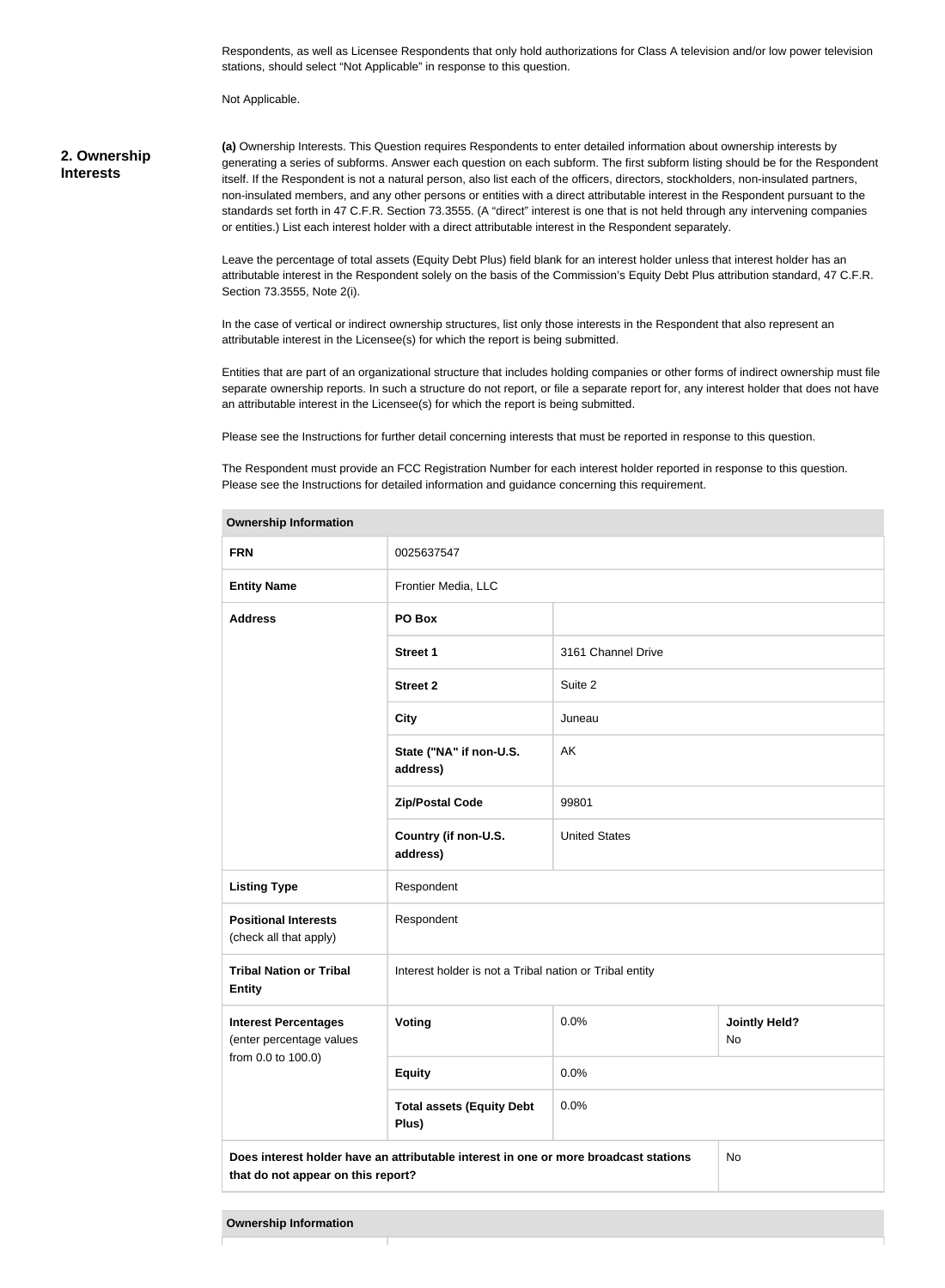| <b>FRN</b>                                                | 0026415299                                                                           |                        |                            |
|-----------------------------------------------------------|--------------------------------------------------------------------------------------|------------------------|----------------------------|
| <b>Name</b>                                               | Richard J. Burns                                                                     |                        |                            |
| <b>Address</b>                                            | PO Box                                                                               |                        |                            |
|                                                           | <b>Street 1</b>                                                                      | 3161 Channel Drive     |                            |
|                                                           | <b>Street 2</b>                                                                      | Suite 2                |                            |
|                                                           | <b>City</b>                                                                          | Juneau                 |                            |
|                                                           | State ("NA" if non-U.S.<br>address)                                                  | AK                     |                            |
|                                                           | <b>Zip/Postal Code</b>                                                               | 99801                  |                            |
|                                                           | Country (if non-U.S.<br>address)                                                     | <b>United States</b>   |                            |
| <b>Listing Type</b>                                       | Other Interest Holder                                                                |                        |                            |
| <b>Positional Interests</b><br>(check all that apply)     | LC/LLC/PLLC Member                                                                   |                        |                            |
| Citizenship, Gender,                                      | <b>Citizenship</b>                                                                   | AU                     |                            |
| <b>Ethnicity, and Race</b><br><b>Information (Natural</b> | Gender                                                                               | Male                   |                            |
| <b>Persons Only)</b>                                      | <b>Ethnicity</b>                                                                     | Not Hispanic or Latino |                            |
|                                                           | Race                                                                                 | White                  |                            |
| <b>Interest Percentages</b><br>(enter percentage values   | Voting                                                                               | 50.0%                  | <b>Jointly Held?</b><br>No |
| from 0.0 to 100.0)                                        | <b>Equity</b>                                                                        | 50.0%                  |                            |
|                                                           | <b>Total assets (Equity Debt</b><br>Plus)                                            | 50.0%                  |                            |
| that do not appear on this report?                        | Does interest holder have an attributable interest in one or more broadcast stations |                        | No                         |

| <b>FRN</b>                                            | 0026415323                          |                      |  |
|-------------------------------------------------------|-------------------------------------|----------------------|--|
| <b>Name</b>                                           | Sharon Burns                        |                      |  |
| <b>Address</b>                                        | PO Box                              |                      |  |
|                                                       | <b>Street 1</b>                     | 3161 Channel Drive   |  |
|                                                       | <b>Street 2</b>                     | Suite 2              |  |
|                                                       | <b>City</b>                         | Juneau               |  |
|                                                       | State ("NA" if non-U.S.<br>address) | AK                   |  |
|                                                       | <b>Zip/Postal Code</b>              | 99801                |  |
|                                                       | Country (if non-U.S.<br>address)    | <b>United States</b> |  |
| <b>Listing Type</b>                                   | Other Interest Holder               |                      |  |
| <b>Positional Interests</b><br>(check all that apply) | LC/LLC/PLLC Member                  |                      |  |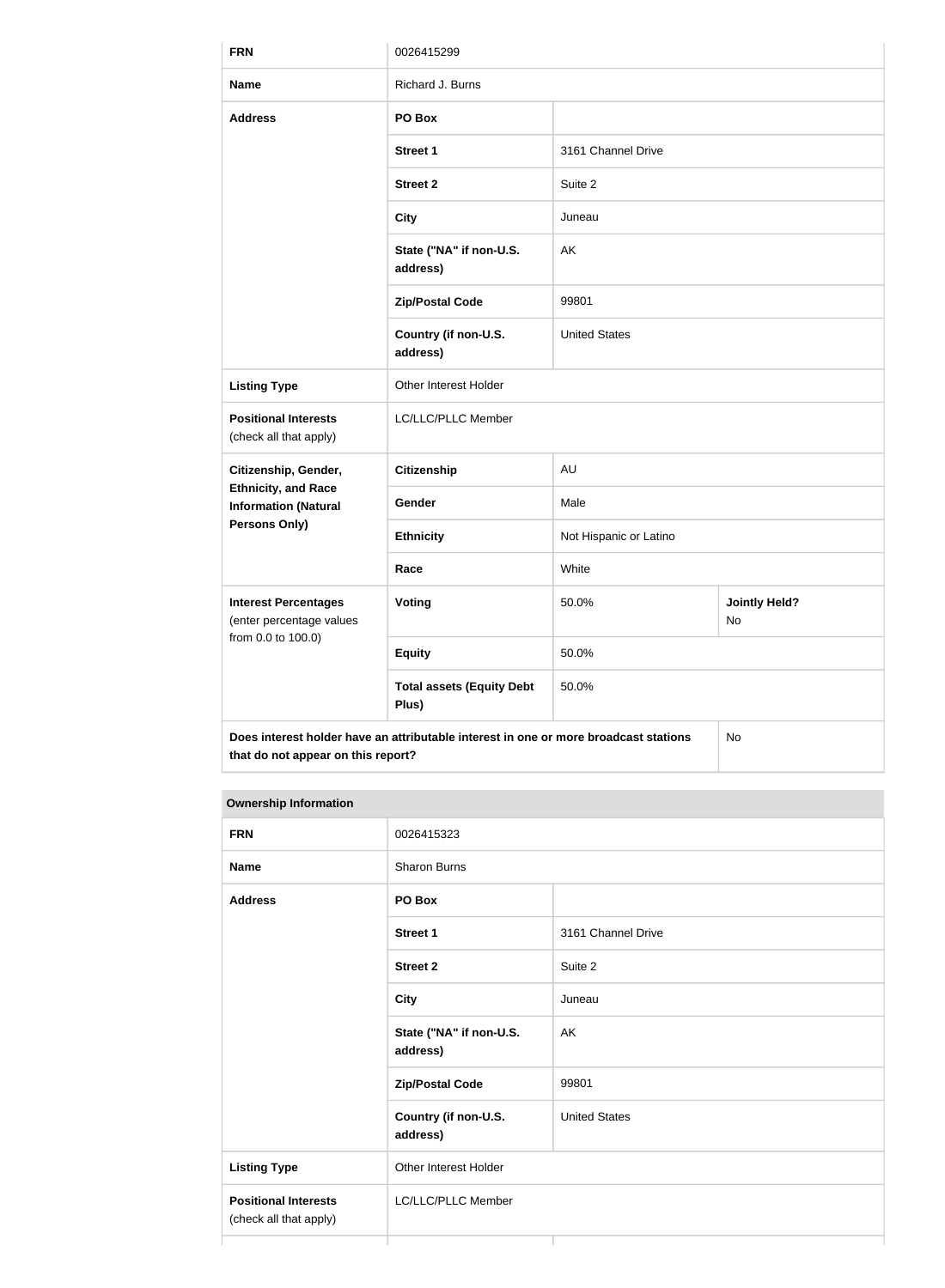| Citizenship, Gender,<br><b>Ethnicity, and Race</b><br><b>Information (Natural</b>                                          | <b>Citizenship</b>                                                                                               | AU                     |                                   |
|----------------------------------------------------------------------------------------------------------------------------|------------------------------------------------------------------------------------------------------------------|------------------------|-----------------------------------|
|                                                                                                                            | Gender                                                                                                           | Female                 |                                   |
| Persons Only)                                                                                                              | <b>Ethnicity</b>                                                                                                 | Not Hispanic or Latino |                                   |
|                                                                                                                            | Race                                                                                                             | White                  |                                   |
| <b>Interest Percentages</b><br>(enter percentage values                                                                    | Voting                                                                                                           | 50.0%                  | <b>Jointly Held?</b><br><b>No</b> |
| from 0.0 to 100.0)                                                                                                         | <b>Equity</b>                                                                                                    | 50.0%                  |                                   |
|                                                                                                                            | <b>Total assets (Equity Debt</b><br>Plus)                                                                        | 50.0%                  |                                   |
| Does interest holder have an attributable interest in one or more broadcast stations<br>that do not appear on this report? |                                                                                                                  |                        | <b>No</b>                         |
|                                                                                                                            |                                                                                                                  |                        |                                   |
|                                                                                                                            | ALLA PRODUCTION CONTACT AND ALLA CONTACT AND ACTIVITY OF THE CONTACT AND ACTIVITY OF THE CONTACT AND A REPORT OF |                        | $\sqrt{ }$                        |

| (b) Respondent certifies that any interests, including equity, financial, or voting | Yes |
|-------------------------------------------------------------------------------------|-----|
| interests, not reported in this filing are non-attributable.                        |     |
| If "No," submit as an exhibit an explanation.                                       |     |

| (c) Does the Respondent or any reported interest holder<br>hold an attributable interest in any newspaper entities in<br>the same market as any station for which this report is<br>filed, as defined in 47 C.F.R. Section 73.3555? | No |
|-------------------------------------------------------------------------------------------------------------------------------------------------------------------------------------------------------------------------------------|----|
| If "Yes," provide information describing the interest(s), using                                                                                                                                                                     |    |
| EITHER the subform OR the spreadsheet option below.<br>Respondents with a large number (50 or more) of entries to                                                                                                                   |    |
| submit should use the spreadsheet option.                                                                                                                                                                                           |    |
| NOTE: Spreadsheets must be submitted in a special XML                                                                                                                                                                               |    |
| Spreadsheet format with the appropriate structure that is                                                                                                                                                                           |    |
| specified in the documentation. For instructions on how to                                                                                                                                                                          |    |
| use the spreadsheet option to complete this question                                                                                                                                                                                |    |
| (including templates to start with), please Click Here.                                                                                                                                                                             |    |
| If using the subform, leave the percentage of total assets                                                                                                                                                                          |    |
| (Equity Debt Plus) field blank for an interest holder unless                                                                                                                                                                        |    |
| that interest holder has an attributable interest in the                                                                                                                                                                            |    |
| newspaper entity solely on the basis of the Commission's                                                                                                                                                                            |    |
| Equity Debt Plus attribution standard, 47 C.F.R. Section                                                                                                                                                                            |    |
| 73.3555, Note 2(i). If using an XML Spreadsheet, enter "NA"                                                                                                                                                                         |    |
| into the percentage of total assets (Equity Debt Plus) field                                                                                                                                                                        |    |
| for an interest holder unless that interest holder has an                                                                                                                                                                           |    |
| attributable interest in the newspaper entity solely on the                                                                                                                                                                         |    |
| basis of the Commission's Equity Debt Plus attribution                                                                                                                                                                              |    |
| standard.                                                                                                                                                                                                                           |    |
| The Respondent must provide an FCC Registration Number                                                                                                                                                                              |    |
| for each interest holder reported in response to this                                                                                                                                                                               |    |
| question. Please see the Instructions for detailed information                                                                                                                                                                      |    |
| and guidance concerning this requirement.                                                                                                                                                                                           |    |

**(d) Are any of the individuals listed as an attributable interest holder in the Respondent married to each other or related to each other as parentchild or as siblings?** Yes

If "Yes," provide the following information for each such the relationship.